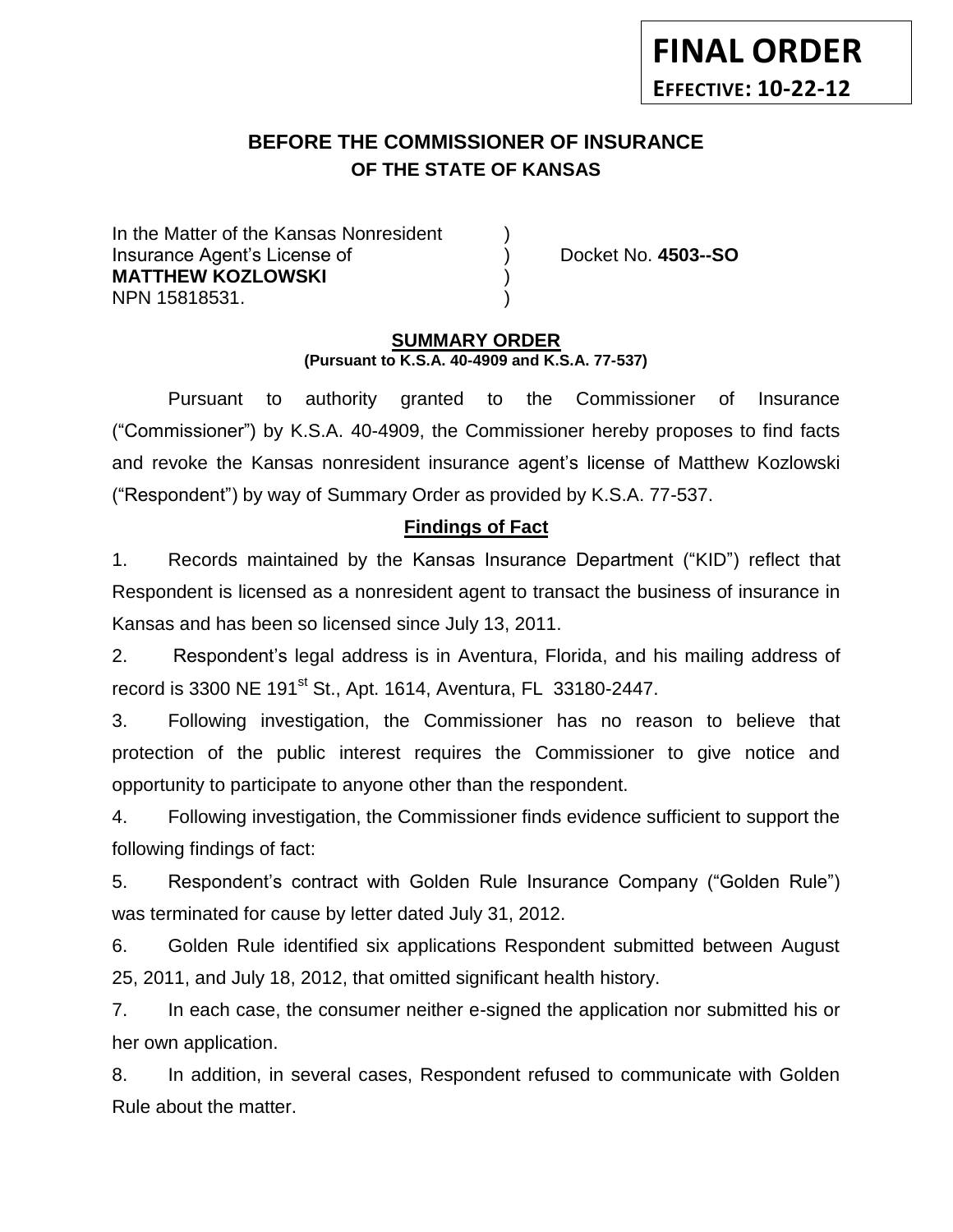9. By letter of September 10, 2012, addressed to Respondent at his mailing address of record, counsel for KID invited Respondent to reply if he disputed the above facts.

10. The letter was returned by the United States Postal Service as "undeliverable as addressed/unable to forward," and Respondent has not since notified KID of a change of address.

## **Applicable Law**

11. K.S.A. 2011 Supp. 40-4909(a) provides, in relevant part:

"The commissioner may deny, suspend, revoke or refuse renewal of any license issued under this act if the commissioner finds that the applicant or license holder has: . . .

(2) Violated: (A) Any provision of chapter 40 of the Kansas Statutes Annotated, and amendments thereto, or any rule and regulation promulgated thereunder;

(7) Admitted to or been found to have committed any insurance unfair trade practice or fraud in violation of K.S.A. 40-2404 and amendments thereto. . . .

(8) Used any fraudulent, coercive, or dishonest practice, or demonstrated any incompetence, untrustworthiness or financial irresponsibility in the conduct of business in this state or elsewhere." K.S.A. 2011 Supp. 40- 4909(a).

12. K.S.A. 40-2404(11) defines the following unfair trade practice: "Making false or

fraudulent statements or representations on or relative to an application for an

insurance policy, for the purpose of obtaining a fee, commission, money or other benefit from any insurer, agent, broker or individual."

13. K.A.R. §40-7-9(f) requires that a licensee report each change of residence address to the Commissioner within 30 days of the occurrence.

14. The Commissioner may revoke any license issued under the Insurance Agents Licensing Act if the Commissioner finds that the interests of the insurer or the insurable interests of the public are not properly served under such license. K.S.A. 2011 Supp. 40-4909(b).

# **Conclusions of Law**

15. The Commissioner has jurisdiction over Respondent as well as the subject matter of this proceeding, and such proceeding is held in the public interest.

2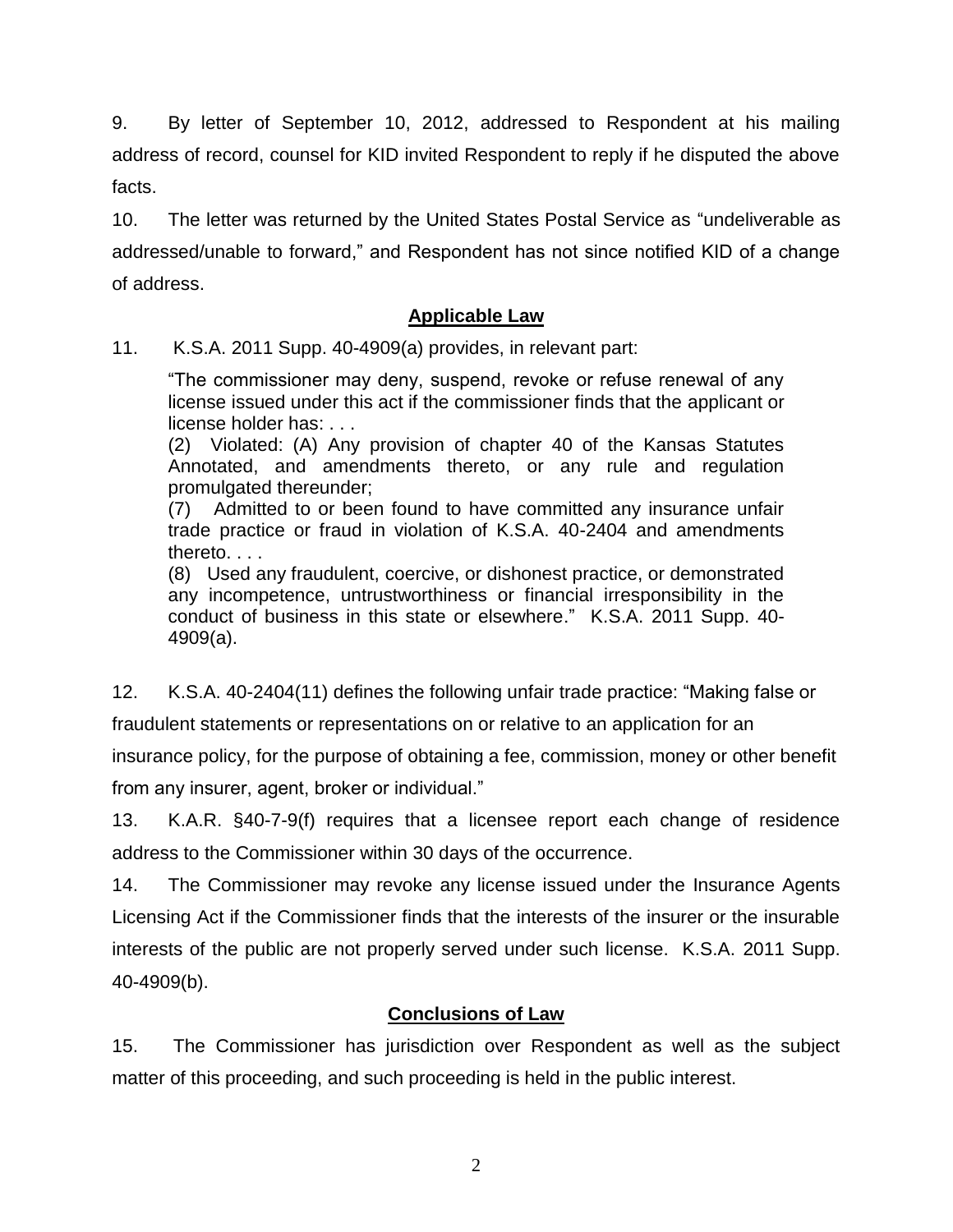16. The Commissioner finds that Respondent's license may be revoked pursuant to K.S.A. 40-4909(a)(8) because Respondent has used a fraudulent, coercive, or dishonest practice in submitting applications for insurance without the approval of consumers and in falsely representing medical history on the applications.

17. The Commissioner further finds based on the same conduct that Respondent's license may be revoked pursuant to K.S.A. 40-4909(7) for having committed an insurance unfair trade practice in violation of K.S.A. 40-2404(11).

18. The Commissioner also finds that Respondent's license may be revoked pursuant to K.S.A. 40-4909(a)(2)(A) because Respondent has violated K.A.R. §40-7- 9(f) by failing to notify the Commissioner of a change of his residence address.

19. Based on the foregoing findings, the Commissioner concludes that sufficient grounds exist for the revocation of Respondent's insurance agent's license pursuant to K.S.A. 40-4909(a).

20. The Commissioner further concludes Respondent's license may be revoked pursuant to K.S.A. 40-4909(b) because such license is not properly serving the interests of the insurer and the insurable interests of the public.

21. The Commissioner finds that because Respondent's residence address is also his mailing address and KID thus lacks any practical means of serving Respondent, Respondent has been constructively served with a copy of this Summary Order mailed to his last known address and has by his failure to maintain a current address waived actual notice of this action.

22. Based on the facts and circumstances set forth herein, it appears that the use of summary proceedings in this matter is appropriate, in accordance with the provisions set forth in K.S.A. 77-537(a), in that the use of summary proceedings does not violate any provision of the law, the protection of the public interest does not require the KID to give notice and opportunity to participate to persons other than Respondent, and after investigation, KID believes in good faith that the allegations will be supported to the applicable standard of proof.

### **Policy to be Served**

23. Before issuing an insurance agent license, the Commissioner must determine that the applicant is qualified and has not committed any act that would be grounds for

3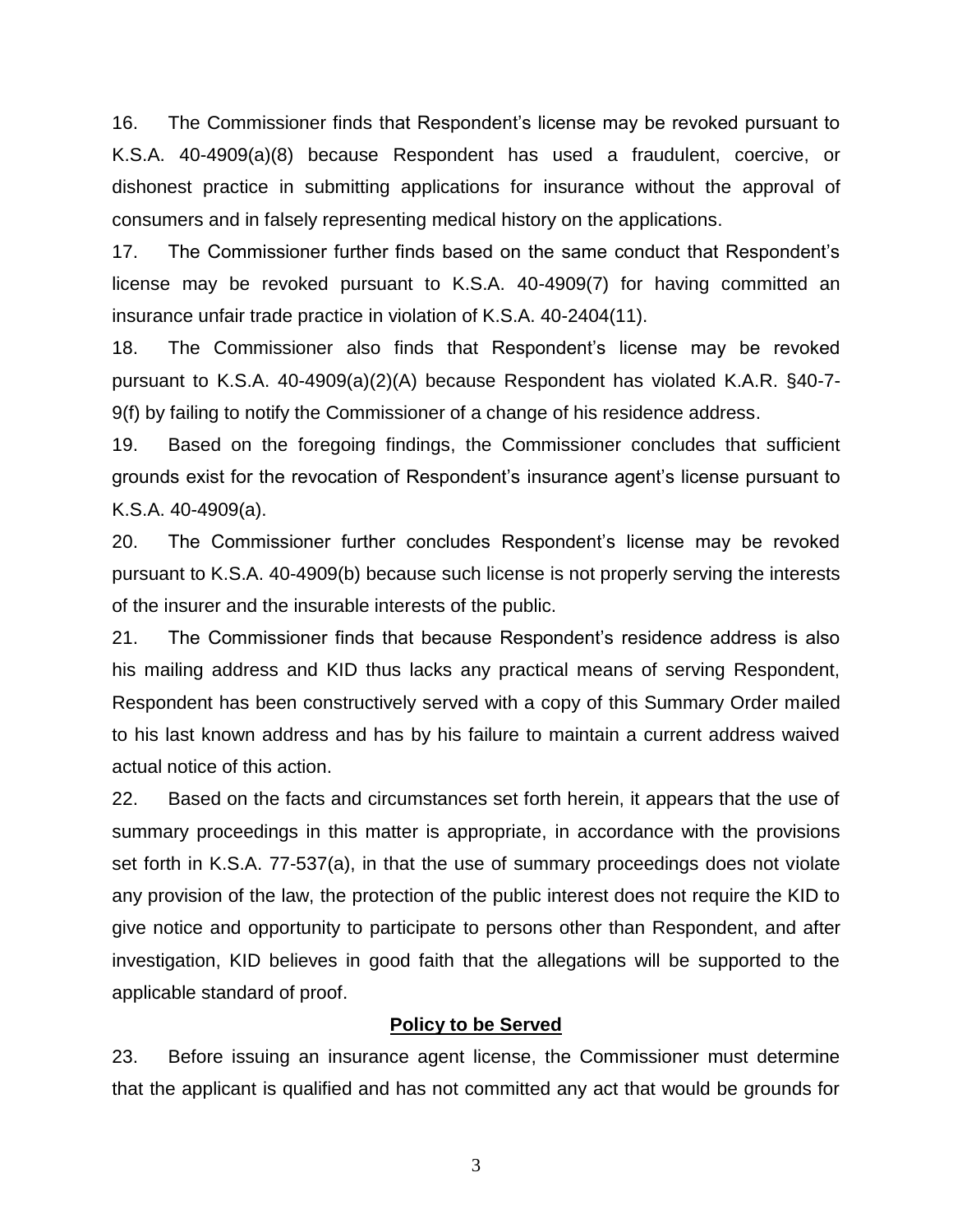denial, suspension, or revocation. K.S.A. 40-4905(b). Further, the Commissioner may revoke any license issued under the Insurance Agents Licensing Act if the Commissioner finds that the interests of the insurer or the insurable interests of the public are not properly served under the license. The following action is necessary and appropriate to promote the security and integrity of the insurance business and protect insurance consumers by licensing, or continuing to license, persons or entities to sell, solicit, or negotiate insurance in the State of Kansas only if their conduct indicates they are both qualified and trustworthy.

**IT IS THEREFORE ORDERED BY THE COMMISSIONER OF INSURANCE THAT** the Kansas nonresident insurance agent's license of **MATTHEW KOZLOWSKI** is hereby **REVOKED. It is further ordered,** that **MATTHEW KOZLOWSKI** shall **CEASE and DESIST** from the sale, solicitation, or negotiation of insurance, doing any act toward the sale, solicitation, or negotiation of insurance, and/or receiving compensation deriving from the sale, solicitation, or negotiation of insurance in Kansas or on Kansas risks through business conducted on and after the effective date of this order.

**It is further ordered**, pursuant to KSA 77-415(b)(2)(A), that this order is designated by KID as precedent.

**IT IS SO ORDERED THIS \_\_4th\_\_ DAY OF OCTOBER 2012, IN THE CITY OF TOPEKA, COUNTY OF SHAWNEE, STATE OF KANSAS.**



\_/s/ Sandy Praeger\_\_\_\_\_\_\_\_\_\_\_\_\_\_\_\_ Sandy Praeger Commissioner of Insurance

BY:

\_/s/ Zachary J.C. Anshutz\_\_\_\_\_\_\_\_\_\_\_ Zachary J.C. Anshutz General Counsel